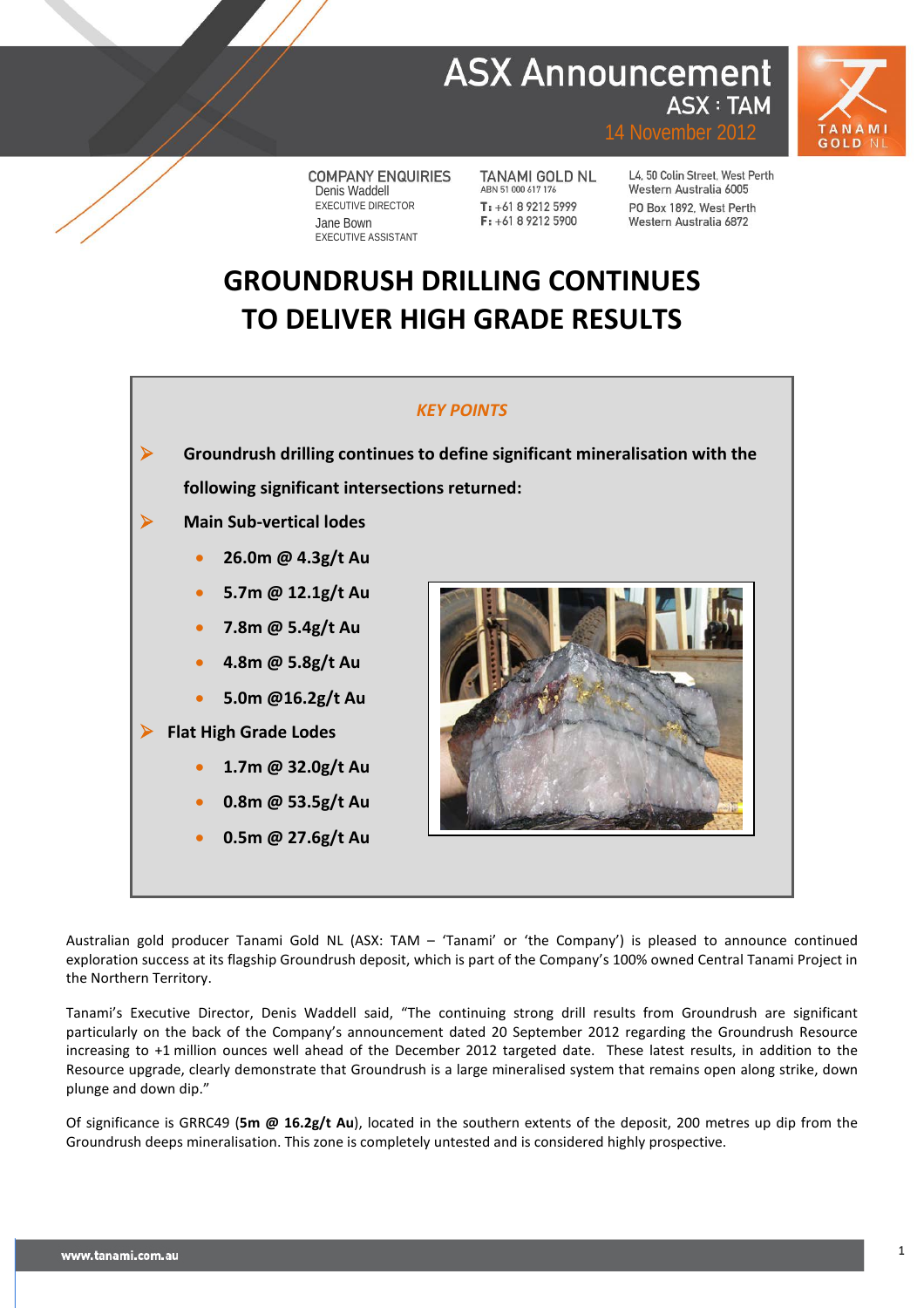

**Figure 1: Groundrush Longsection**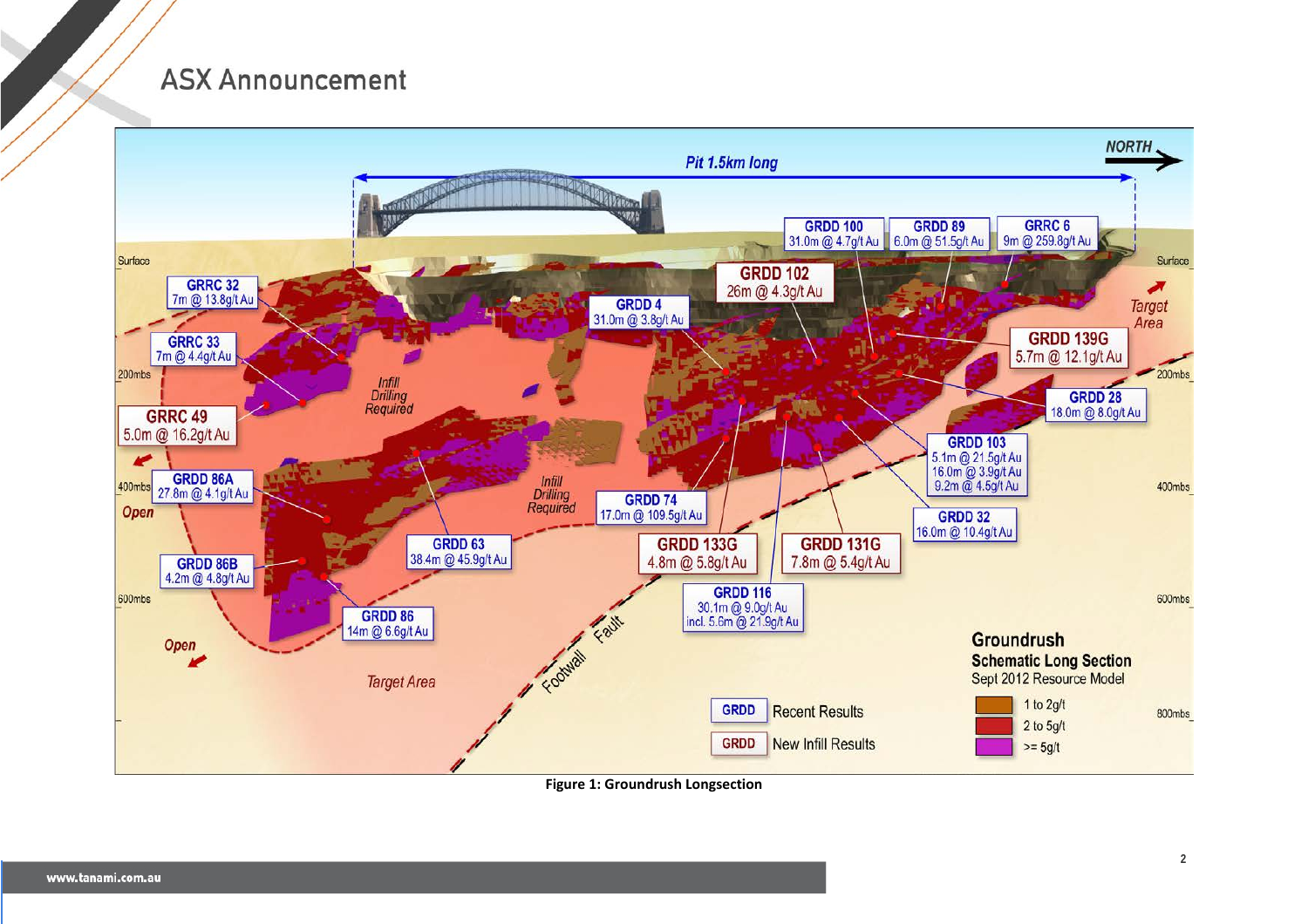### **Central Tanami Project (CTP)**

During the past 12 months, a substantial amount of work has been undertaken in building a detailed Groundrush geological model. The model has resulted in a successful shift to predictive drilling programs and outstanding Resource growth.

The Groundrush deposit has quickly evolved into the focus of the Company's exploration effort at CTP.

To date, the Company's Resource delineation drilling has been substantially rewarded with the Groundrush Mineral Resource now totalling 6.5 million tonnes at 4.5g/t Au for in excess of 1 million ounces of gold. Drilling at Groundrush is ongoing and the mineralised system remains open at depth, in multiple directions and continues to deliver outstanding results.

**The CTP Pre-Feasibility Study (PFS) was completed on schedule in early 2012 and the Company's Board of Directors elected to proceed with a DFS aimed at recommissioning the CTP operations. The DFS remains on schedule and on budget and is due for completion in April 2013.**

Drilling on the Groundrush Deposit is ongoing.



**Figure 2: Central Tanami Project Locality Map**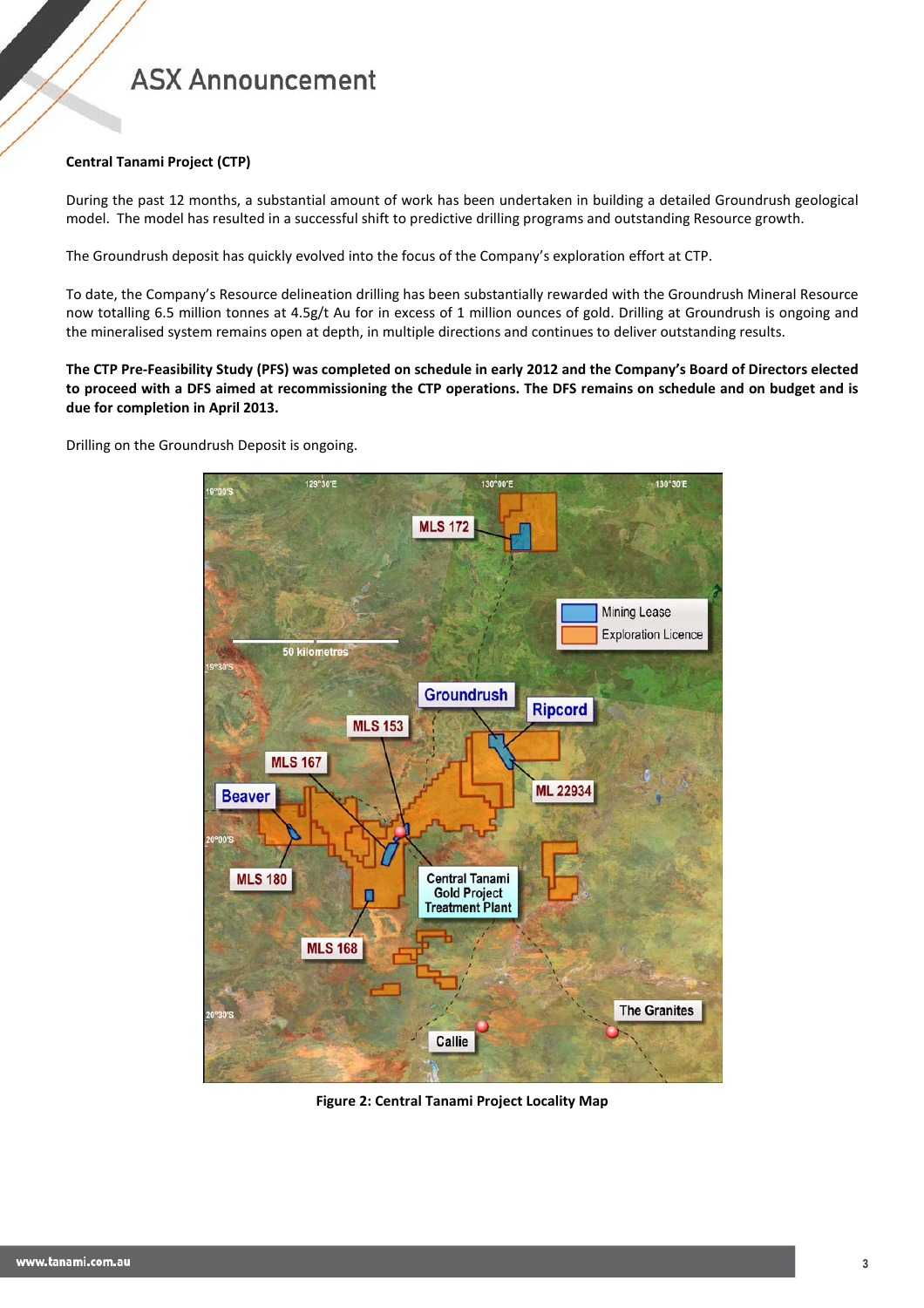## **Table 1: Groundrush Significant Intercepts**

| Hole ID        | Collar<br><b>Easting</b> | Collar<br>Northing | Collar<br><b>RL</b> | Collar<br>Dip | Collar<br>Azimuth | Max<br>Depth | <b>Metres</b><br>From | <b>Metres</b><br>T <sub>o</sub> | Interval<br>Width | Grade | Gram<br><b>Metre</b> |
|----------------|--------------------------|--------------------|---------------------|---------------|-------------------|--------------|-----------------------|---------------------------------|-------------------|-------|----------------------|
| <b>GRDD102</b> | 604178                   | 7820350            | 422                 | $-47$         | 226               | 339          | 273                   | 299                             | 26                | 4.3   | 112                  |
| <b>GRDD107</b> | 603843                   | 7820259            | 423                 | -59           | 44                | 345          | 305                   | 309                             | 4                 | 4.5   | 18                   |
| GRDD107        | 603843                   | 7820259            | 423                 | -59           | 44                | 345          | 314                   | 325                             | 11                | 2.4   | 27                   |
| GRDD124        | 603902                   | 7820045            | 422                 | -48           | 45                | 400          | 293.2                 | 298                             | 4.8               | 2.9   | 14                   |
| GRDD124        | 603902                   | 7820045            | 422                 | $-48$         | 45                | 400          | 305.4                 | 312                             | 6.6               | 3.1   | 20                   |
| GRDD124        | 603902                   | 7820045            | 422                 | $-48$         | 45                | 400          | 317                   | 318.6                           | 1.6               | 7.9   | 12                   |
| GRDD128        | 604133                   | 7819386            | 419                 | $-64$         | 53                | 539          | 373                   | 376                             | 3                 | 3.7   | 11                   |
| GRDD130        | 603842                   | 7820226            | 420                 | $-54$         | 47                | 373          | 210.4                 | 212.1                           | 1.7               | 32.0  | 54                   |
| GRDD130        | 603842                   | 7820226            | 420                 | $-54$         | 47                | 373          | 325.6                 | 333                             | 7.4               | 2.8   | 21                   |
| GRDD131G       | 603860                   | 7820144            | 422                 | -58           | 46                | 403          | 317                   | 318.7                           | 1.7               | 10.7  | 18                   |
| GRDD131G       | 603860                   | 7820144            | 422                 | -58           | 46                | 403          | 378.7                 | 386.5                           | 7.8               | 5.4   | 42                   |
| GRDD132        | 603972                   | 7819952            | 421                 | -50           | 47                | 342          | 273.9                 | 278.1                           | 4.2               | 4.1   | 17                   |
| GRDD133G       | 603925                   | 7820004            | 422                 | $-59$         | 46                | 444          | 349.4                 | 354.2                           | 4.8               | 5.8   | 28                   |
| GRDD134G       | 603847                   | 7820364            | 423                 | $-51$         | 46                | 289          | 202                   | 204                             | $\overline{2}$    | 5.4   | 11                   |
| GRDD135G       | 603967                   | 7819949            | 421                 | $-59$         | 49                | 373          | 327                   | 336.1                           | 9.1               | 3.6   | 33                   |
| GRDD138G       | 603890                   | 7820133            | 422                 | $-50$         | 48                | 368          | 256                   | 258                             | 2                 | 5.6   | 11                   |
| GRDD138G       | 603890                   | 7820133            | 422                 | $-50$         | 48                | 368          | 272                   | 292                             | 20                | 2.3   | 46                   |
| GRDD139G       | 604128                   | 7820398            | 422                 | $-50$         | 230               | 297          | 196.1                 | 201.8                           | 5.7               | 12.1  | 69                   |
| GRDD141        | 603982                   | 7819926            | 422                 | $-63$         | 47                | 421          | 342.6                 | 348.8                           | $6.2$             | 4.6   | 29                   |
| GRDD141        | 603982                   | 7819926            | 422                 | -63           | 47                | 421          | 356.8                 | 357.2                           | 0.4               | 40.3  | 17                   |
| GRDD143        | 603942                   | 7819985            | 422                 | $-53$         | 48                | 365          | 241.6                 | 244                             | 2.5               | 5.7   | 14                   |
| GRDD143        | 603942                   | 7819985            | 422                 | -53           | 48                | 365          | 287.3                 | 290.3                           | 3                 | 5.8   | 17                   |
| GRDD145        | 603941                   | 7819985            | 422                 | $-57$         | 47                | 393          | 295.3                 | 295.9                           | 0.5               | 27.6  | 14                   |
| GRDD145        | 603941                   | 7819985            | 422                 | -57           | 47                | 393          | 325.2                 | 326                             | 0.8               | 53.5  | 43                   |
| GRDD147        | 603892                   | 7820054            | 420                 | $-50$         | 43                | 406          | 297                   | 313.1                           | 16.1              | 1.9   | 30                   |
| GRDD147        | 603892                   | 7820054            | 420                 | $-50$         | 43                | 406          | 319                   | 323                             | 4                 | 2.7   | 11                   |
| GRRC48         | 604285                   | 7819392            | 419                 | -60           | 52                | 276          | 151                   | 153                             | $\overline{2}$    | 17.4  | 35                   |
| GRRC49         | 604266                   | 7819326            | 419                 | -61           | 59                | 276          | 146                   | 147                             | $\mathbf{1}$      | 23.6  | 24                   |
| GRRC49         | 604266                   | 7819326            | 419                 | -61           | 59                | 276          | 180                   | 181                             | $\mathbf{1}$      | 17.6  | 18                   |
| GRRC49         | 604266                   | 7819326            | 419                 | -61           | 59                | 276          | 244                   | 245                             | $\mathbf{1}$      | 20.9  | 21                   |
| GRRC49         | 604266                   | 7819326            | 419                 | -61           | 59                | 276          | 248                   | 253                             | 5                 | 16.2  | 81                   |
| GRRC50         | 604177                   | 7819364            | 419                 | $-60$         | 52                | 144          | 79                    | 85                              | 6                 | 3.0   | 18                   |